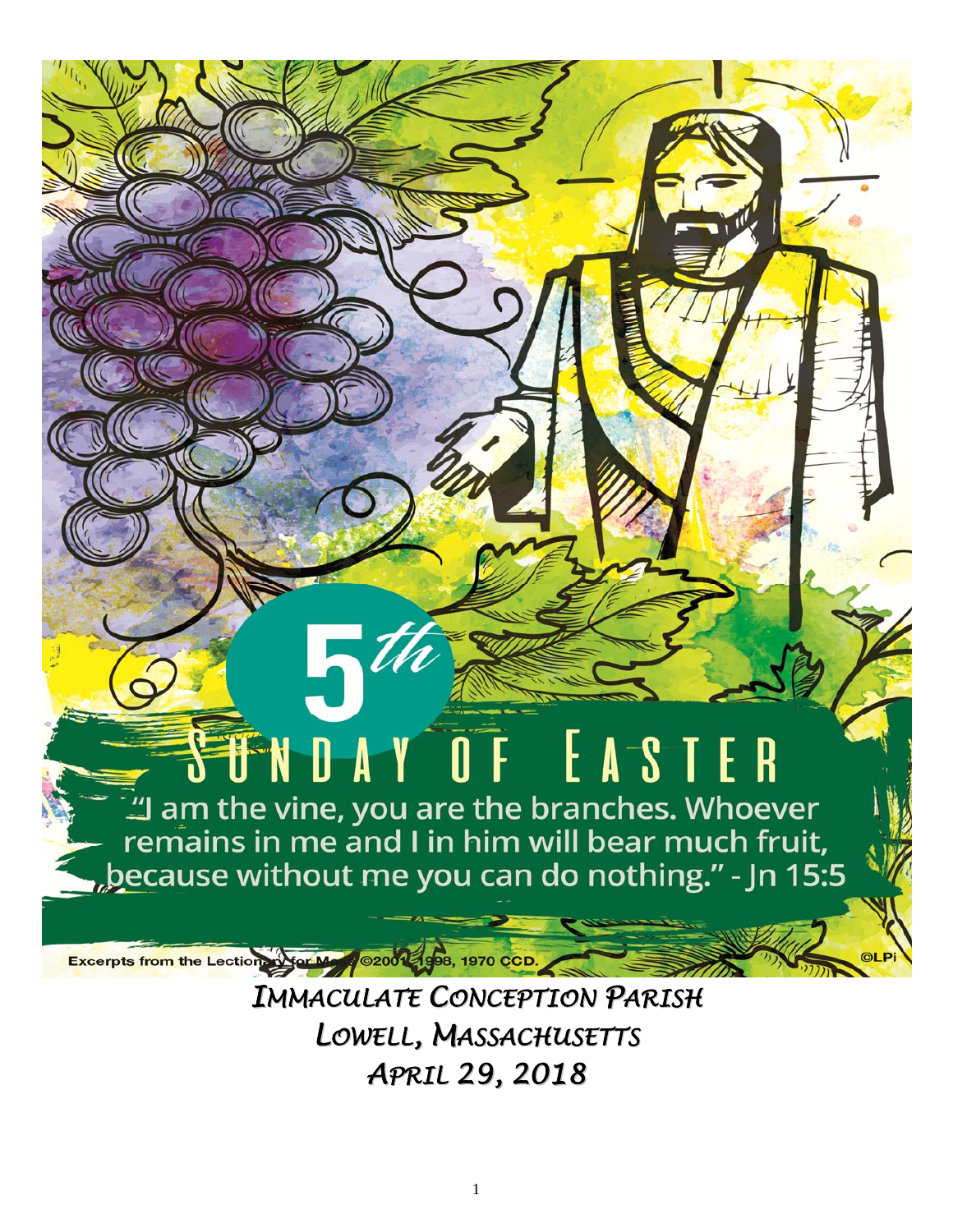## *IMMACULATE CONCEPTION PARISH*



## **Mass Schedule**

## **Weekends:**

Saturday 4:00 p.m.<br>Sunday 7:30 a.m. Sunday 9:00 a.m. Family Mass 11:30 a.m. and 5:00 p.m. **Weekdays:** 

Mon. - Fri. 7:30 a.m. (Rectory Chapel) Saturday 9:00 a.m. (Rectory Chapel) Mon. – Fri. 12:00 NN (SMMC Chapel) Wednesday 7:00 p.m. Mass and Prayer Group (Rectory Chapel)

**Holydays** – As announced

## **Adoration and Holy Hour**

First Wednesday of each month 8:00 a.m.-6:00 p.m. Divine Mercy Chaplet 3:00 p.m. Rosary 6:00 p.m. followed by Benediction and Mass

## **Parish Membership**

All new families are welcome to the parish and are encouraged to become actively involved. New parishioners should register at the Rectory as soon as possible.

## **144 East Merrimack Street Lowell, Massachusetts 01852**

**Rectory: 3 Fayette Street Tel: 978-458-1474** ✣ **Fax: 978-446-0790 Office Hours: 8:00 to 3:00, Mon.-Thurs. 8 to 12 Noon-Fri.** 

## **Pastoral Staff**

Rev. Nicholas A. Sannella, Pastor

Rev. Kenneth Healey, SM, Parochial Vicar Rev. Raju Muringayil, O. Praem, Assisting Priest Bro. James Lucas, OMI, Ministry to the Sick Deacon Stephen M.Papik Deacon Carlos Desousa Sister Irene Martineau, SASV, Secretary & Bulletin Editor Ms. Claire Couillard Pastoral Associate Director of Religious Education Gr. 1-10

> Catherine Fiorino, School Principal School Tel: 978-454-5339 School Fax: 978-454-6593

✣✣✣✣✣✣✣✣✣✣✣✣✣✣✣✣✣✣✣✣✣

## **Sacraments**

**Baptism –** On an individual basis by appointment. Please contact the Rectory Office.

**Reconciliation –** By appointment

**Matrimony –** Arrangements must be made at least six months in advance.

**Ministry to the Sick –** Please inform the Staff about anyone confined in your home or in a Nursing Home. Communion is brought regularly to the homebound.

## ✣✣✣✣✣✣✣✣✣✣✣✣✣✣✣✣✣✣✣✣✣ **Bulletin Deadline: Friday at Noon**

## **Parish Meetings**

|                     | <b>St. Vincent de Paul:</b> 7:00 p.m. Monday in Rectory                                                          |
|---------------------|------------------------------------------------------------------------------------------------------------------|
| <b>Adult Choir:</b> | 2:00 p.m. Tuesday in Church                                                                                      |
|                     | <b>Religious Education:</b> Sundays, bi-monthly from 10:00 a.m.<br>to 12 noon<br>at Immaculate Conception School |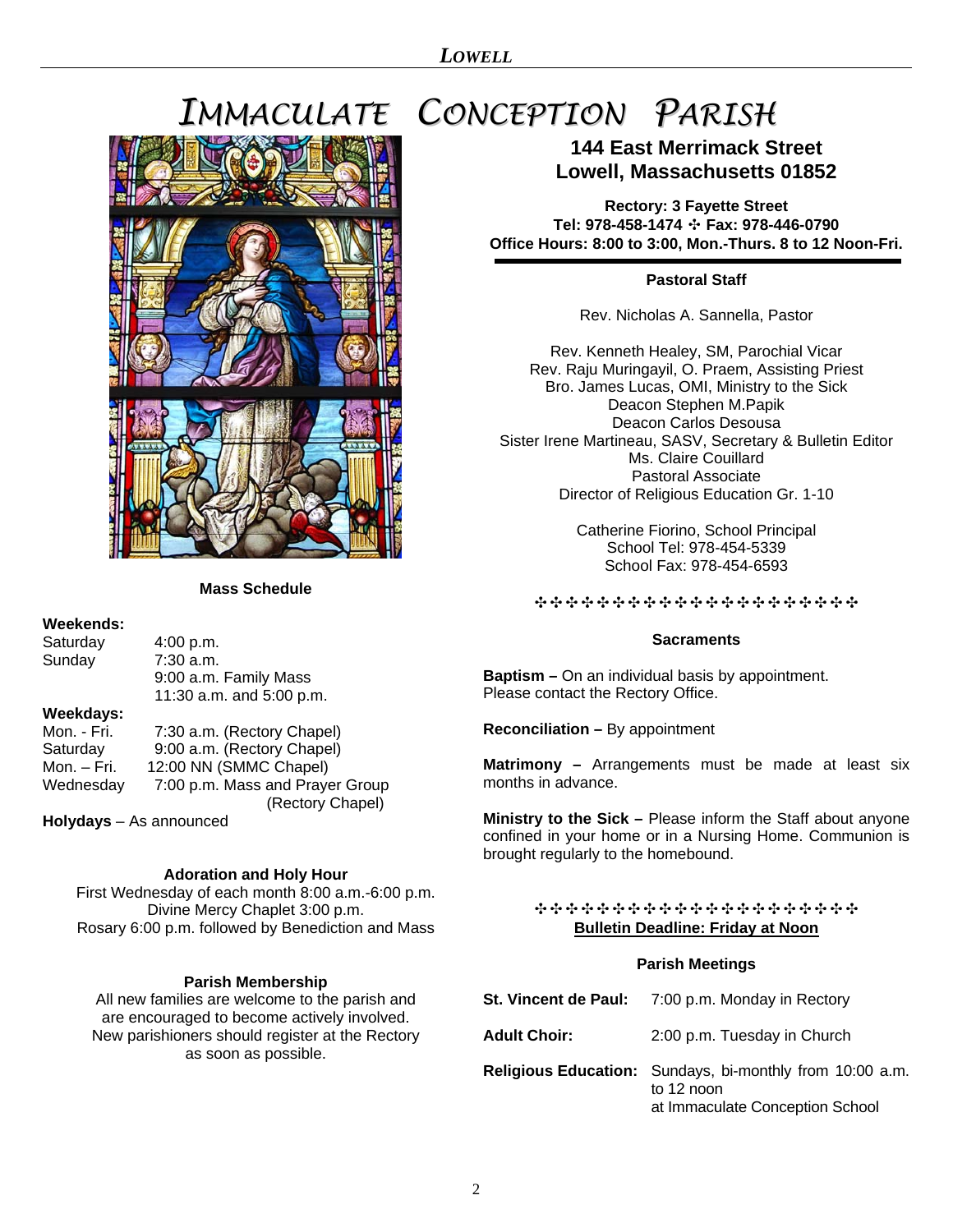$\mathbb S$ Nass Intentions

- **Saturday, April 28, 2018 4:00 PM Michael H. Gavin**
- **Sunday, April 29, 2018** *Fifth Sunday of Easter*

| 7:30 AM  | <b>For the Parishioners</b>                |
|----------|--------------------------------------------|
| 9:00 AM  | <b>For the Parishioners</b>                |
| 11:30 AM | Pauline Ralls, 5 <sup>th</sup> Anniversary |
| 5:00 PM  | <b>For the Parishioners</b>                |

- **Monday, April 30, 2018** *St. Pius V., Pope* **7:30 AM David Harris**
- **Tuesday, May 1, 2018** *St. Joseph the Worker* **7:30 AM**
- **Wednesday, May 2, 2018** *St. Athanasius, Bishop Doctor of the Church*

## **7:30 AM**

- **Thursday, May 3, 2018** *St. Philip and James, Apostles*  **7:30 AM William Murray, Bday Memorial 12 :00 NN**
- **First Friday, May 4, 2018 7:30 AM McKenzie/Wisniewski Families 12:00 NN**
- **First Saturday, May 5, 2018**

| 9:00 AM | <b>Frances A. Keegan</b>       |
|---------|--------------------------------|
| 4:00 PM | <b>Roger and Denise Nangle</b> |

**Sunday, April 29, 2018** *Sixth Sunday of Easter* 

| 7:30 AM  | Paul Pouliot, Sr., 9th Ann.   |
|----------|-------------------------------|
| 9:00 AM  | <b>FIRST COMMUNION</b>        |
| 11:30 AM | <b>FIRST COMMUNION</b>        |
| 5:00 PM  | <b>Gerald/Catherine Talty</b> |

**\*-\*-\*-\*-\*-\*-\*-\*-\*-\*-\*** 

## **April 21-22, 2018**

**Weekly Collection: \$5,112.00 Building Fund: \$3,025.00** 



## *FIFTH SUNDAY OF EASTER*

**When I was a teenager, I had an experience that truly changed my life and helped me to give Jesus all of myself. I had been baptized Catholic and always had faith, but it took a specific event to really shake me out of the comfort of my life and set me on a path devoted to God. I didn't get knocked off a horse or find an open tomb, but for me it was powerful enough to make a huge impact. Testimonies of how people came to live as intentional disciples have great power. Often the stories do not include singular events or people; instead they speak of a gradual unfolding of faith. It is often the culmination of several events and the work of more than one person that brings a person to the point of real decision. Living as good stewards, we can help move people forward in their journey with God. Giving of ourselves freely can move human hearts like few other forces. God working through us can bring others to see that simply saying that Jesus is the Savior of the world does not mean we live our lives differently. It takes more thought and reflection on our part to move past words to intentional acts with intentional results. I don't know if all those involved in that event when I was a teenager knew what an effect their good stewardship would have on me, but I am so thankful they provided a way for God to touch me. I have spent my entire life trying to pay them back by allowing God to touch others through me. Just what person might God touch through you today?** 

--Tracy Earl Welliver, MTS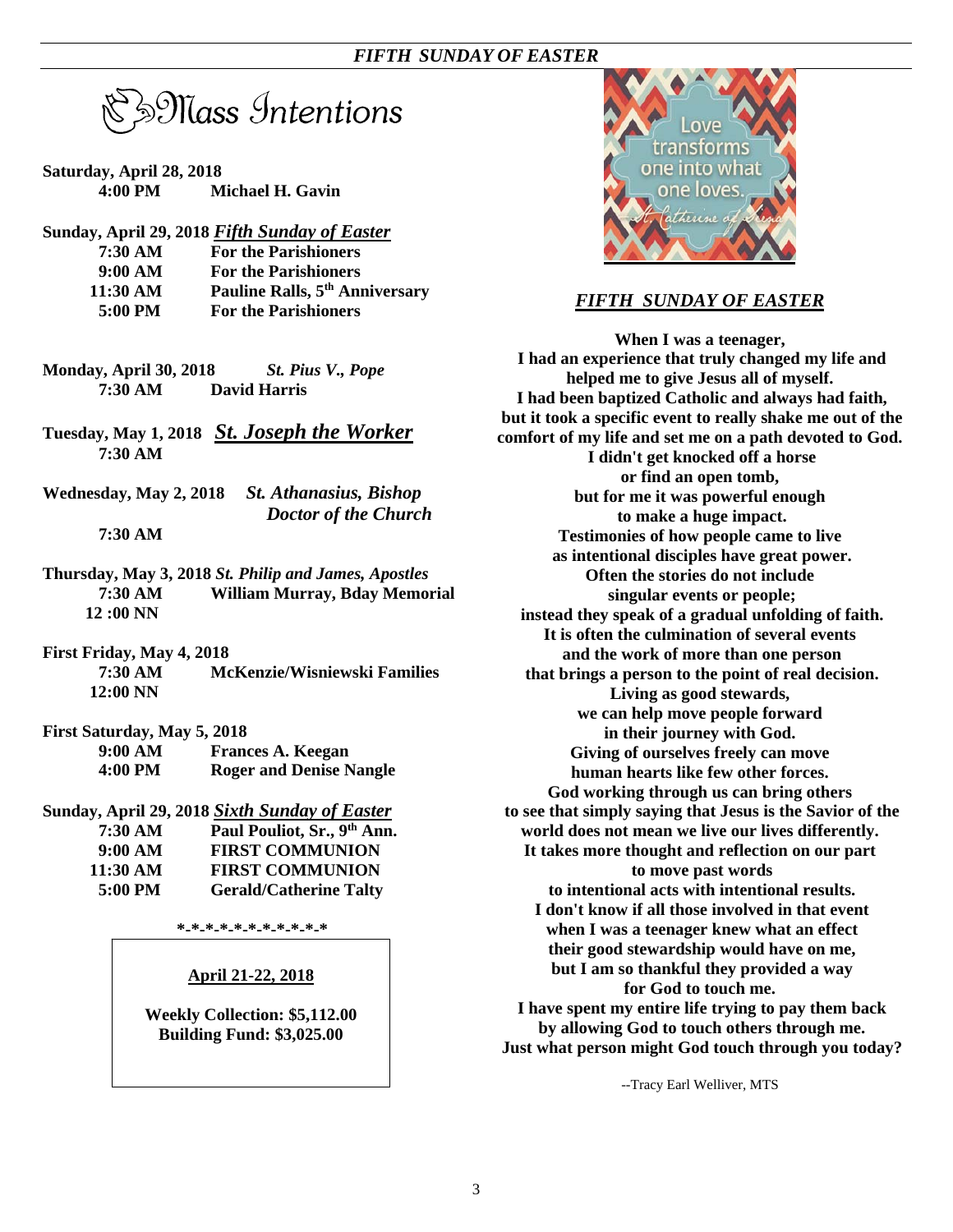

*IMMACULATE CONCEPTION SCHOOL* 

**218 E. Merrimack St. Lowell, MA 01852 978-454-5339(Phone) 978-454-6293 (Fax)**  *Accredited by the New England Association of Schools and Colleges* 

## **\*-\*-\*-\*-\*-\*-\*-\*-\*-\*-\***

## **CONGRATULATIONS, SISTER CHARLENE FAVREAU**

**The Archdiocese of Boston Catholic Schools Office, with support from the Catholic Schools Foundation, Announced the recipients for the prestigious Archdiocese of Boston Excellence in Education Award. Five elementary school teachers and five secondary school teachers were selected as the first ever** 

**recipients of the award. The recipients will receive \$1,500 and be honored at a luncheon in May with Cardinal Sean O'Malley and Superintendent of the Archdiocese of Boston Catholic Schools KATHY MEARS.** 

**Our very own, Sister Catherine Favreau is one of the 10 recipients of the 2017-18 Archdiocese of Boston Excellent in Education Award Recipient.**

## **SINCERE FELICITATIONS!**

**"This year's award winners represent extraordinary teachers who go above and beyond every day to educate our students. They are committed to developing saints and scholars," said Kathy Mears.** 

**"These awards shine a bright light on the incredible work happening in our schools. On behalf of the Catholic Schools Office and the Catholic Schools Foundation, we applaud 'Sister Charlene' for 'her' initiative, innovation and commitment."** 



## **Immaculate Conception Church Religious Education Calendar 2017-2018**

**Sunday Mornings 10:00-12 Noon at Immaculate Conception School** 

**\*\*\*\*April 28 First Communion Retreat Gr. 2 students** 

> **May 6 First Communion Grade 2 Students**

> > **\*-\*-\*-\*-\*-\*-\*-\*-\*-\*-\***



## **MEN OF ST. JOSEPH**

**The Men of St. Joseph Immaculate in Collaborative meet on the fourth Saturday of every month. Each monthly meeting includes prayer, faith-building fellowship, and food.** 

**SAVE THE DATE April 28, 2018 7:30 AM to 9:30 AM in Immaculate Conception's Upper Church** 

4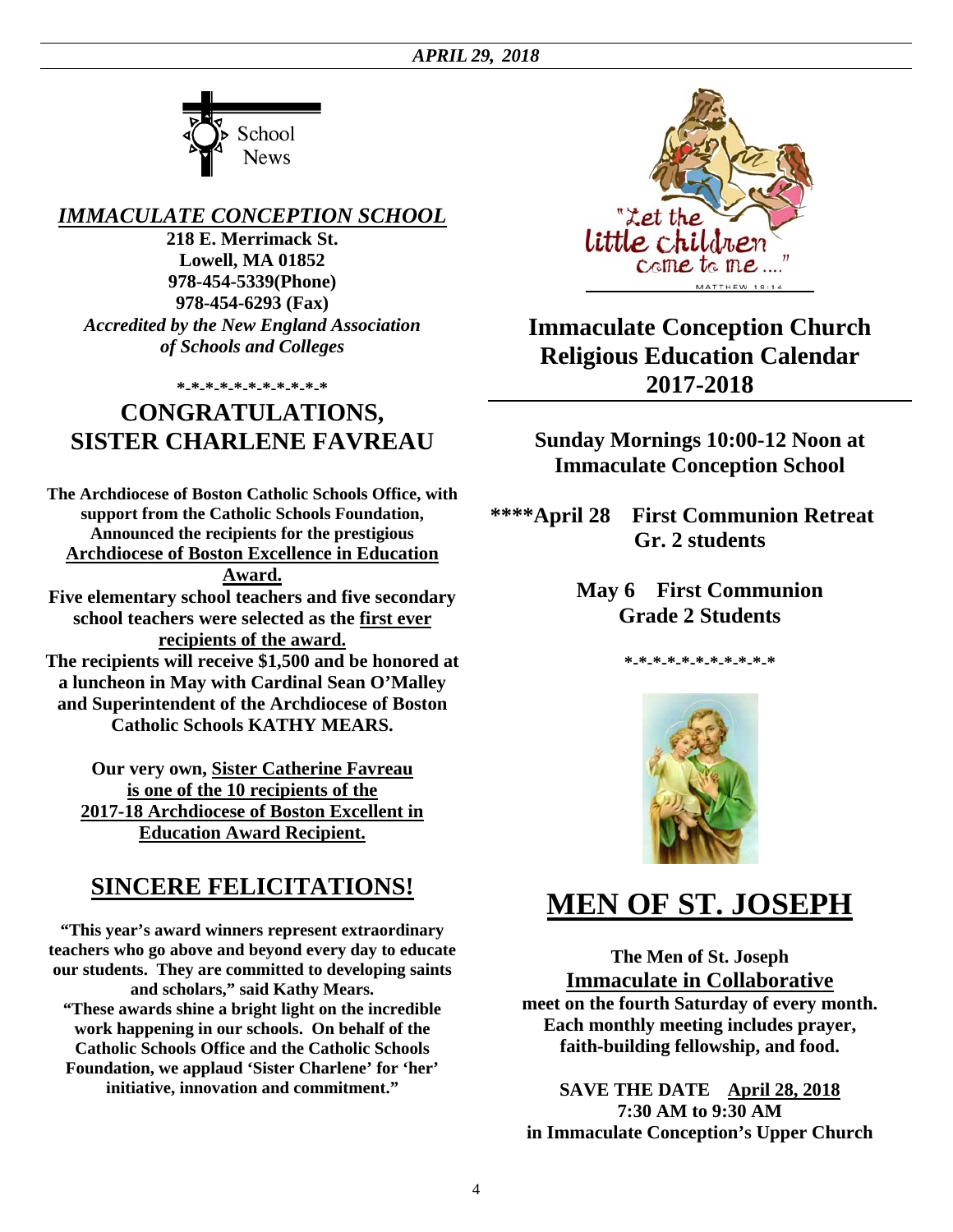

## **PLEASE PRAY FOR ALL OUR ARMED FORCES**

| Lance CPL James Bakanosky U.S. Marines AFGHANISTAN     |                         |                                    |  |  |
|--------------------------------------------------------|-------------------------|------------------------------------|--|--|
| Sgt. James R. Boudreau U.S. Army Newport, RI           |                         |                                    |  |  |
| Lance CPL Michael P Crowley U.S. Marines-AFGHANISTAN   |                         |                                    |  |  |
| Corp. James Farley U.S. Marines Special Forces Mideast |                         |                                    |  |  |
| SN Michael Gendron, USCG,                              |                         | <b>McMurdo Station, Antarctica</b> |  |  |
| <b>Gunnery Sgt. Michael G. Hill</b>                    |                         | U.S. Marines Fuji, Japan           |  |  |
| 1 <sup>st</sup> Lt. Jeremy LaBranche                   |                         | <b>U.S. ArmyFort Carson, CO</b>    |  |  |
| <b>SPC Pieter Lobscher</b>                             |                         | <b>U.S. Army AFGHANISTAN</b>       |  |  |
| <b>AST 3 Michael Linehan</b>                           | <b>U.S. Coast Guard</b> |                                    |  |  |
| <b>A/C Emily McPhillips</b>                            | <b>Air Force</b>        |                                    |  |  |
| <b>Captain Ryan McKinleyAir Force</b>                  |                         | <b>MIDDLE EAST</b>                 |  |  |
| <b>Master Sgt. Nicholas Owens</b>                      | <b>USAF</b>             | <b>MacDill AFB FL</b>              |  |  |
| <b>Staff Sgt. John J. Rogers</b>                       | U.S. Army               | Fort Bliss, TX*                    |  |  |
| <b>NATIONAL GUARDS</b>                                 |                         |                                    |  |  |

**\*-\*-\*-\*-\*-\*-\*-\*-\*-\*-\*** 

## **BOOK SALE**

**The Friends of the Pollard Memorial Library are looking for donations of your books and other media for our annual book sale. Donations may be dropped off on the ground floor of the library (Use the entrance near the firehouse.) starting Saturday, April 28 and every Saturday forward through June 16, from 10am - 1pm, or email volunteer@friendsofpml.org to arrange a special drop-off or pickup time. Please no videocassette tapes or magazines.** 

**The sale will take place at the Pollard Memorial Library, ground floor meeting room, June 21 to Saturday, June 23, 2018. SALE HOURS: June 21: 5-7pm, book sale preview - members only; 7-9pm - general public. June 22: 10am-5pm general public; June 23: 9am-2pm - general public.** 



**ADORATION May 2, 2018**

**8:00AM to 6:00PM 3:00PM Divine Mercy Chaplet 6:00PM Rosary, Benediction & Mass Rectory Chapel – 3 Fayette Street We thank all those who have been faithfully covering their assigned hour. We do appreciate your commitment and dedication. Please remember if you cannot make your hour you need to call a volunteer If you are able to commit to one of the above times, or would like to be a volunteer, please call the Rectory to submit your name. At this time, the 3 to 4 slot could use an additional** 

> **volunteer. \*-\*-\*-\*-\*-\*-\*-\*-\*-\*-\***





**HOLY TRINITY CHURCH** 

**We invite you to attend on the First Saturday of each month a Marian Devotion which will consist of 15 decades of the Rosary and other prayers to honor Our Lady. It will be held at Holy Trinity Church 340 High Street, Lowell, MA at 6:00 PM to 7:30 PM We hope you will consider joining us. For further information please call 978-454-4395 (Anna or Ted) \*-\*-\*-\*-\*-\*-\*-\*-\*-\*** 



**OUR LADY OF FATIMA ON THE FIRST SATURDAY OF EACH MONTH After the 9 AM Mass, please join us to recite the rosary and reflect on the mystery for 15 minutes at the IC Chapel.**